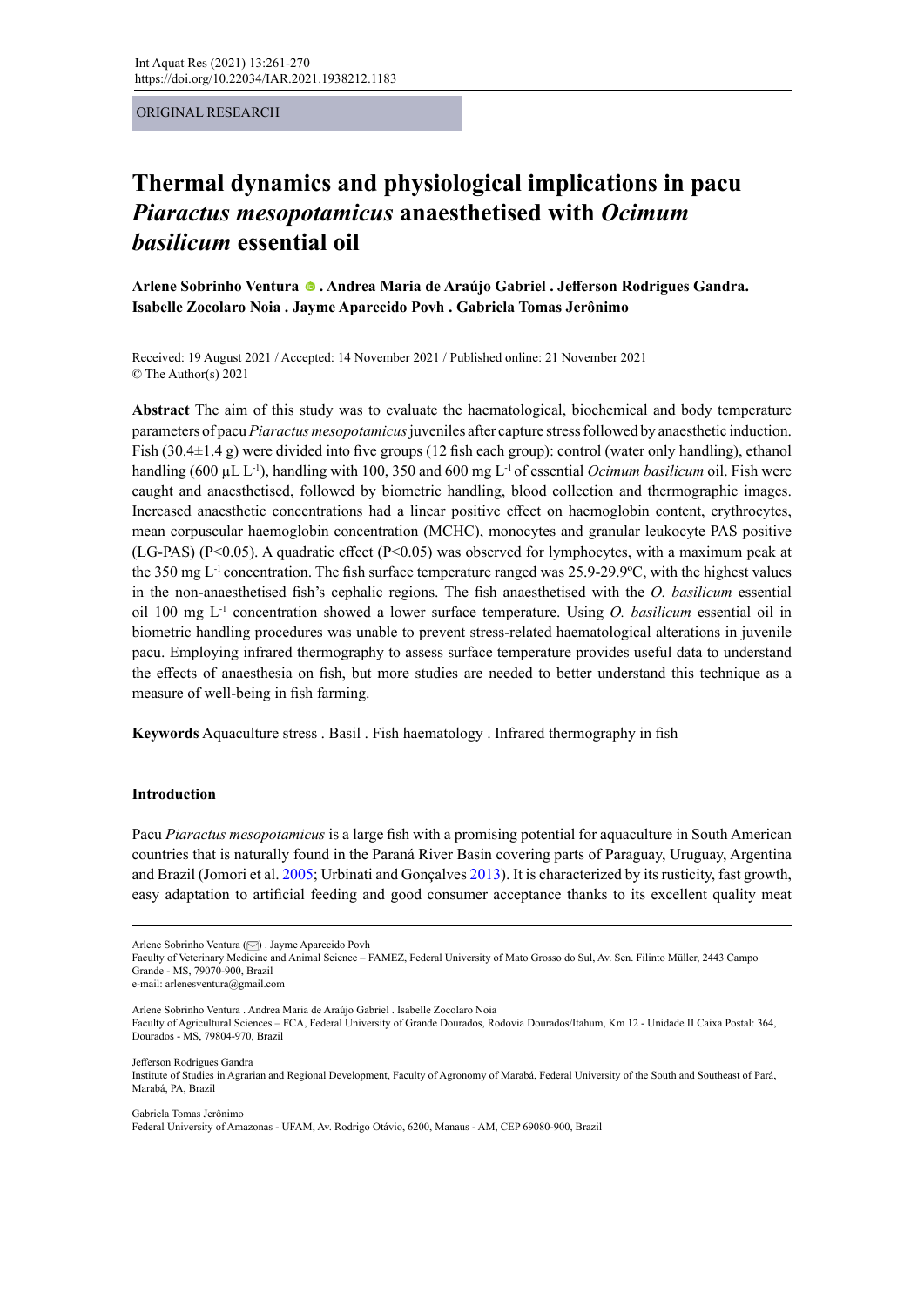(Urbinati and Gonçalves 2013). It also has a very high cultivation potential in different production systems, and was one of the main species of native fish produced in Brazil in 2019 (IBGE 2020). This fish species has been used as a good model for studies to validate natural anaesthetics, such as menthol, eugenol (Gonçalves et al. 2008; Rotili et al. 2012; Sanchez et al. 2014), and essential oils of *Lippia sidoides* and *Lippia alba* (Ventura et al. 2019 ab).

Studies have revealed that the handling stress caused by capture, biometrics and transport harm some fish species' well-being (Boijink et al. 2016; Ribeiro et al. 2016; Ventura et al. 2019ab; Ventura et al. 2020a). The pattern of response to the effects of anaesthetics as stress reducers in fish appears speciesspecific, which is why haematological parameters have been used as markers of fish health status (Pádua et al. 2013; Ventura et al. 2019ab) Total protein in serum reflects fish nutritional and metabolic status, which indirectly affects non-specific immunity levels (Ortuno et al. 2001), and may also represent chronic disease or liver failure (Ranzani Paiva et al. 2013). Serum glucose can be utilized as a reliable quantitative measure of stress in fish (Ortuno et al. 2001; Ni et al. 2014). Fish plasma chloride levels can be induced by stress (Becker et al. 2012, 2016) from increased branchial blood flow and enhanced cell permeability, which result in ionic loss (Becker et al. 2012).

During handling practices, such as biometrics and hormonal induction in breeders, fish are often exposed to changes in ambient temperature when they are caught, removed from water, and are exposed to air and solar radiation. Room temperature is directly related to fish physiology (Wosnick et al. 2018) and, thus, temperature in fish determines important physiological characteristics like metabolism and cardio-ventilatory dynamics (Wosnick et al. 2019). Studies have elucidated the combined effects of water temperature and air exposure on fish survival (Silva et al. 2012; Cockrem et al. 2019; Mattioli et al. 2019), but very little is known about how air temperature impacts the external body temperature of fish subjected to handling when natural anaesthetics are administered. Assessing thermal dynamics on exposure to air provides a better understanding of the stressful effects that animals are exposed to when they are moved from water to air. Thermographic studies allow not only the real-time visualization of changes in the radiative energy emanating from an object, but also surface temperature estimations (Cilulko et al. 2013). This technology enables assessments of the physiological responses associated with external temperature and heat distribution patterns in animals to be made (Tattersall and Cadena 2010; Wosnick et al. 2018, 2019). This is relevant because the physiological responses of animals exposed to various stress factors determine changes in body temperature (Cilulko et al. 2013). Furthermore, in fish cutaneous nerves sense ambient temperature and respond by changing skin temperature via a feedforward signal mechanism (Romanovsky 2014; Gorissen and Flik 2016).

In aquaculture, sedation or anaesthesia is a necessary practice in various handling situations such as biometrics, hormonal induction, gamete collection, vaccination and transport (Mylonas et al. 2005). Several drugs such as tricaine methanesulfonate (MS-222), 2-phenoxyethanol, quinaldine, benzocaine and methomidate are used as anesthetics in aquaculture (Bolasina et al. 2017; Hedayati 2018; Botrel et al. 2019). However, damage to fish has been observed when exposed to these drugs (Purbosari et al. 2008; Ventura et al. 2020; Mácová et al. 2021). In addition, they leave residues in muscle tissue, being a food safety risk (Mylonas et al. 2005). Given this perspective, natural alternatives to the use of synthetic anesthetics are needed. Essential oils are some of the natural agents studied for anesthetic purposes in fish (Ventura et al. 2019ab; Purbosari et al. 2021; Ventura et al. 2021).

*Ocimum basilicum* essential oil is popularly known as basil. It is characterized by high genetic diversity, with variations in morphological characteristics, size, color and chemical composition (Singh et al. 2018). With a wide geographic distribution, this species has numerous beneficial effects in popular medicine: antimicrobial, antifungal, anticancer, antioxidant, antispasmodic, anti-inflammatory, calming, sedative and analgesic potential (Mahajan et al. 2013; Uritu et al. 2018). In aquaculture, studies have demonstrated the anaesthetic and sedative potential of *O. basilicum* essential oil in fish, such as: tambacu (*Piaractus mesopotamicus* male x *Colossoma macropomum* female; Lima Netto et al. 2016); Nile tilapia (*Oreochromis niloticus* Lima Netto et al. 2017; Ventura et al. 2020ab); clownfish (*Amphiprion clarkii* Correia et al. 2018); tambaqui (*Colossoma macropomum* Ventura et al. 2021). Yet to date no studies have assessed the physiological impacts on and their relation to infrared radiation in fish undergoing essential oil anaesthesia. In this context, infrared thermography is a relatively non-invasive technology to assess potential physiological changes in fish exposed to air and subjected to anaesthesia during biometric handling practices. This study

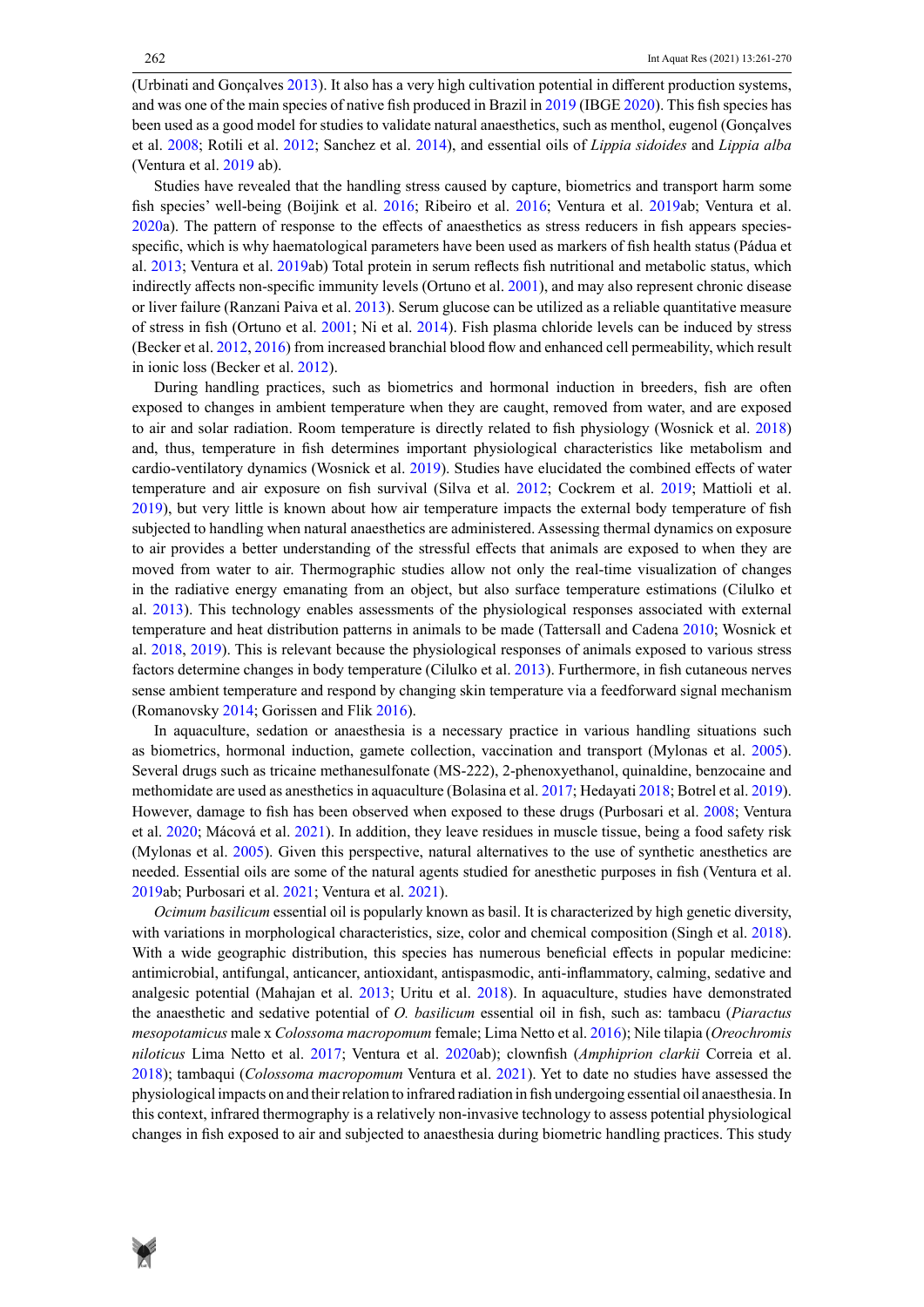aimed to evaluate the haematological, biochemical and infrared temperature parameters in pacu *Piaractus mesopotamicus* juveniles (30.4 g) anaesthetised with *O. basilicum* essential oil. *basilicum* essential oil.

## **Materials and methods Materials and methods**

### Essential oil Essential oil

The *O.basilicum* essential oil here in employed was commercially purchased (Phytoterápica®, Nova The *O.basilicum* essential oil here in employed was commercially purchased (Phytoterápica®, Nova<br>Cantareira, Brazil). Methyl chavicol (66.51%) and linalool (20.90%) was the main compounds with minor components comprising 12.57% (Ventura et al. 2020a). Essential oil concentrations were diluted 1:10 with ethanol to obtain anaesthetic solutions. This study was conducted in accordance with the Ethics and Animal and Animal Welfare Committee/Federal University of Mato Grosso do Sul (Approval no. 976/2018). Welfare Committee/Federal University of Mato Grosso do Sul (Approval no. 976/2018).

#### Animals

Pacu *P. mesopotamicus* juveniles weighing 30.4±1.4 g and of total length 9.3±1.4 cm (n=60) were kept in a 500-litre fibreglass tank for 30 days to acclimatise in the facilities of the Aquaculture Production Laboratory of the Federal University of Grande Dourados in the municipality of Dourados (22° 14'51.91"S/ 54°47'23.11"O), Mato Grosso do Sul, Brazil. Fish were fed a commercial diet (From fish Douramix®) of  $\frac{1}{24}$  times  $\frac{1}{28}$ . There exists a day until apparent satisfacture satisfacture satisfacture suspendied was subsequently was subsequently was subsequently was subsequently appeared was subsequently was subsequent pellet size of 2-3 mm (36% crude protein; 4.0% crude fiber; 11.0% mineral matter; 7.0% ether extract; h before the experiment. 12.0% moisture; 2.2% calcium) calcium) 3 times a day until apparent satiety. Feeding was suspended 24

#### Water physico-chemical variables were measured: dissolved oxygen (5.7±0.9 mg mg mg mg mg mg mg mg mg mg mg mg m

The following physico-chemical water quality parameters were measured: dissolved oxygen  $(5.7\pm 0.9 \text{ mg})$ (NAT) and to measure of  $5.0 \pm 1.00$ . The latter point point point of  $\alpha$  considered in  $\sqrt{X_1^2 + 50}$ .  $\sqrt{X_1^2 + 50}$  measured in  $\sqrt{X_1^2 + 50}$ . L<sup>-1</sup>) and temperature (25.2±1.4°C) with the help of a portable oximeter (Ysi 550 – YSI incorporated®), pH  $(0.10\pm0.02$  mg L<sup>-1</sup>) measured by a colorimetric kit (Alfakit®). These values are considered ideal for tropical (6.7±0.4) with a pH meter (HI8314 – Hanna instruments) and total ammonia nitrogen concentration (NAT) fish cultivation according to Boyd (1998).

#### **Experimental design** essential or the first group of  $\alpha$  fish each group of  $\alpha$  fish each group of  $\alpha$  fish each group of  $\alpha$  fish each group of  $\alpha$  fish each group of  $\alpha$  fish each group of  $\alpha$  fish each group of water handling with ethanol (600  $\mu$ 1  $\mu$ -1  $\mu$

After the acclimatization period, fish were exposed to capture and handling stress followed by anaesthesia respectively, considering that *O. basilicum* essential oil density was 0.90 g material or method of material oil density was 0.90 g material oil density was 0.90 g material oil density was 0.90 g material oil density was with *O. basilicum* essential oil. They were divided into five groups (12 fish each group): control (only water handling), handling with ethanol (600  $\mu$ L L<sup>-1</sup>), handling with 100, 350 and 600 mg L<sup>-1</sup> of *O. basilicum* essential oil. These oil concentrations were the equivalent to 111, 389 and 667  $\mu$ L L<sup>-1</sup>, respectively, considering that *O*. *basilicum* essential oil density was  $0.90 \text{ g mL}^{-1}$ . The *O. basilicum* essential oil concentrations were chosen based on the criteria for promoting light and deep anaesthesia according to Woody et al. (2002) during previous tests. Ethanol treatment was used to see if it was capable of inducing sedation or anaesthesia and Haematological and biochemical analyses stage 3 anaesthesia procedure and biometric handling were carried out according to Ventura et al. (2021). Survival was monitored up to 96 h after anaesthetic induction. change some physiological parameter as well as the surface temperature of pacu *P. mesopotamicus*. The

## Haematological and biochemical analyses and the error of error of error of error of error of error of error of error of error of error of error of error of error of error of error of error of error of error of error of err

Arterial-venous blood samples were collected from the tail vein using a syringe with 10% EDTA (ethylenediaminetetraacetic acid) as an anticoagulant. With the collected blood, two aliquots were separated and analysed for haematocrit, haemoglobin, total number of erythrocytes, mean corpuscular volume Centrimicro, Brazil) and was later stored at −20ºC. Glucose, total plasma protein and chloride (Cl-) were (MCV), mean corpuscular haemoglobin concentration (MCHC) and blood smears in duplicate for the total  $\frac{1}{N}$ and differential counts of thrombocytes and leukocytes according to the methodology described by Ranzani Paiva et al. (2013).

The second blood aliquot was centrifuged at 3,000 rpm for 7 min to obtain plasma (Fanem Centrimicro,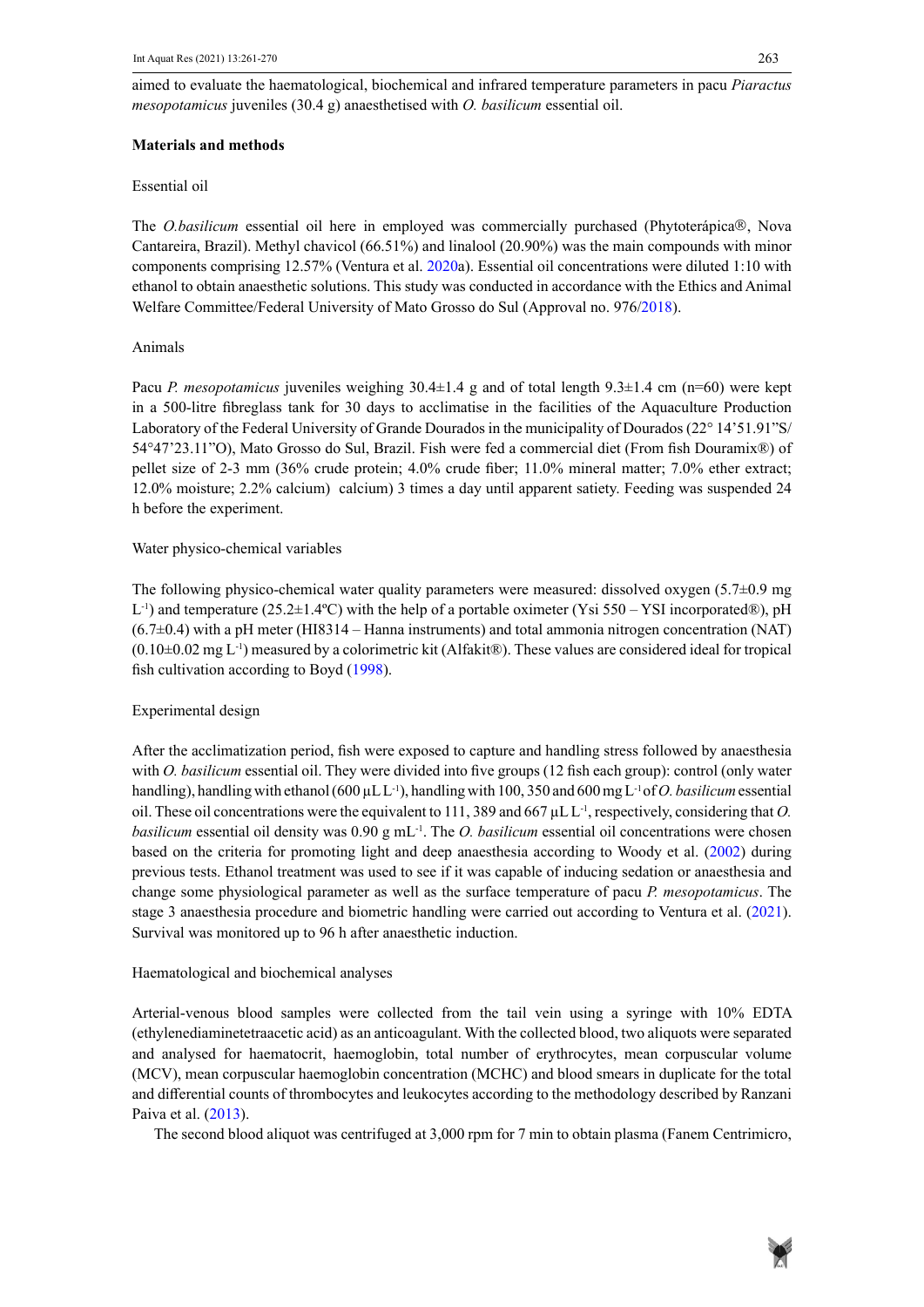Brazil) and was later stored at −20ºC. Glucose, total plasma protein and chloride (Cl-) were measured with plasma by spectrophotometry (1203 UV, Shimadzu, Japan) with a commercial kit (Labtest®). Samples were analysed in a pool (3 fish for 1 sample). Four samples were analysed per treatment.

#### Infrared thermography analysis

Thermal images were taken by a thermal imager camera (Model Testo® 880 Texto, Lenzkirch, BR, Germany). Water temperature was measured by a portable oximeter (Ysi 550 – YSI incorporated®). Relative humidity, air temperature and distance from the animal were measured by the camera and then calibrated according to daily conditions following a thermal measurement protocol (Kastberger and Stachl 2003). The emissivity coefficient was set at 0.98-0.99 energy units (Kastberger and Stachl 2003). Thermograms were analysed by FLIR software tools (FLIR Tools 2.1®-E40).

Thermal images were obtained before anaesthesia, immediately after anaesthesia and after recovering from anaesthetic with *O. basilicum* essential oil. The ethanol group fish were not measured at surface temperature. Three main fish regions were measured: (I) head, comprising the region from the mouth to the caudal edge of the operculum; (II) body, including the region between the end of the opercle and the peduncle of the caudal fin; (III) tail, consisting in the insertion to the final edge of the caudal fin. Ten points were randomly selected in each body region (30 in all per fish). The average of each body region was used to estimate the temperature at each evaluated time (before anaesthesia; immediately after anaesthesia; after recovering from anaesthesia). The temperature in each target was observed by the colour pattern, which indicated the variation in the thermal values according to the electromagnetic spectrum identified by the colour palette in the thermogram (adapted from Wosnick et al. 2018).

#### Statistical analysis

The collected data were submitted to SAS (Version 9.1.3, SAS Institute, Cary, NC 2004) to verify the normality of residues and the homogeneity of variances by PROC UNIVARIATE. Data were subjected to an analysis of variance by the PROC MIXED of the SAS command by taking the following mathematical model:

$$
Y_i = \mu + A_i + T_j + e_i
$$

where,  $\mu$  = overall mean,  $A_i$  = fixed treatment effect and  $e_i$  = experimental error. To evaluate the experimental treatments, a polynomial regression analysis was performed using the PROC REG of the SAS at a 5% significance level.

The data referring to heat emission by infrared thermography were subjected to repeated measurements over time by the PROC MIXED of the SAS command by applying the following mathematical model:

$$
Y_{ijk} = \mu + A_i + T_j + A \times T_{ij} + e_{ijk}
$$

where,  $\mu$  = overall mean,  $A_i$  = fixed treatment effect,  $T_j$  = time effect,  $A \times T_{ij}$  = interaction effect and  $e_{ijk}$ = experimental error. To evaluate the experimental treatments, a polynomial regression analysis was performed using the PROC REG of the SAS with a 5% significance level.

#### **Results**

The increase in the *O. basilicum* essential oil anaesthetic concentrations had a positive linear effect on haemoglobin content (Y= 5.934 + 0.345X), number of erythrocytes (Y= 1.131 -0.00145X) and MCHC (Y= 16.356 + 1.18X). A negative linear relation was verified for MCV ( $Y=22.334 +2.145X$ ). The percentage of haematocrit and biochemical parameters of total plasma protein, glucose and chloride were not significantly different (Table 1). Ethanol did not influence the haematological parameters of pacu *P. mesopotamicus* juveniles. After the experimental period, no mortality was recorded in the different treatments.

Increased anaesthetic *O. basilicum* concentrations had a positive linear effect on number of monocytes

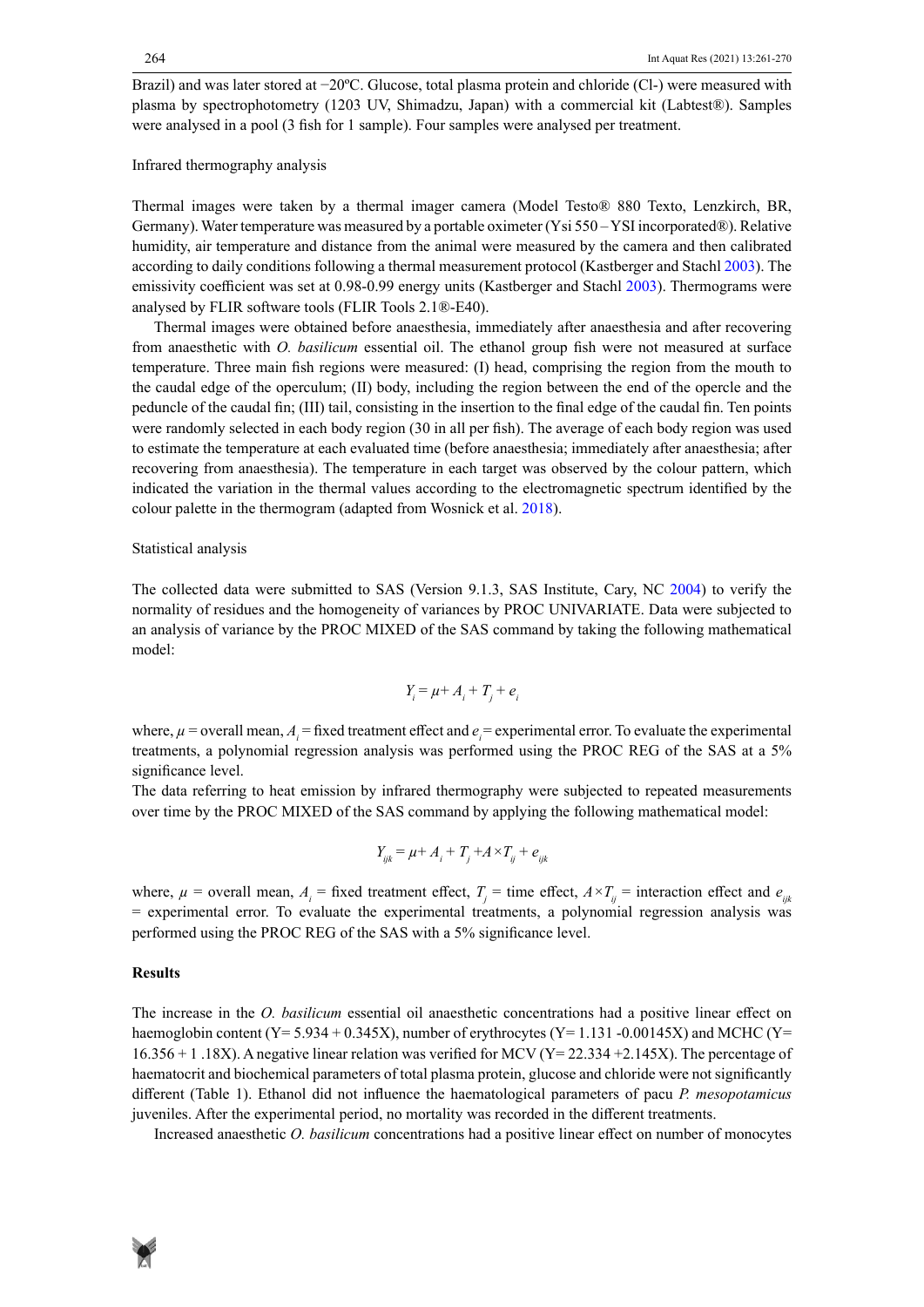= linear regression.

 $(Y= 1795 + 114.54X)$  and LG-PAS (Granular leukocyte PAS positive)  $(Y= 2290 + 105.547X)$  circulating in blood. A quadratic effect was observed  $(Y= 16116 + 1.105X - 0.0012x2)$  for circulating lymphocytes, with a maximum peak at the *O. basilicum* essential oil 350 mg L<sup>-1</sup> concentration. Total leukocytes, thrombocytes, neutrophils, eosinophils, immature leukocytes and basophils were not significantly different (Table 2).

The water temperature range during the experimental period was 23.7-26.6ºC. Fish surface temperature ranged from 25.9°C to 29.9°C. A quadratic relation was observed in the head region ( $Y = 27.785 - 0.567X$  $+0.0011x2$ ), with a higher temperature in the non-anaesthetised fish (29.9°C) and a lower one (26.4°C) in the fish anaesthetised with the *O. basilicum* essential oil 100 mg  $L<sup>1</sup>$  concentration (Table 3).

The thermal images of the body region revealed that no time-treatment interaction; that is, the different *O. basilicum* essential oil concentrations induced changes in the heat emission of the pacu *P. mesopotamicus* juveniles according to the time point (before anaesthesia, immediately after anaesthesia and after recovering from anaesthesic) (Table 3). The body region underwent a quadratic effect ( $Y = 27.722 -0.782X +0.0021x2$ ) with a higher surface temperature in the non-anaesthetised fish (28.9ºC) and a lower one (26.6ºC) in the fish anaesthetised with the *O. basilicum* essential oil 100 mg L<sup>-1</sup> concentration (Table 3). A quadratic relation was noted (Y= 27.095 -0.487X +0.0017x2) in the tail region, with a lower surface temperature (25.9°C) in the fish anaesthetised with the *O. basilicum* essential oil 100 mg L-1 concentration, while fish in the control

Table 1 Mean values of the erythrocyte and biochemical parameters of pacu Piaractus mesopotamicus submitted to anaesthetic ininduction with *Ocimum basilicum* essential oil. duction with *Ocimum basilicum* essential oil.

| Parameter                                      | Ocimum basilicum |                        |                          |                          |                          | Orthogonal contrast |        |           |                          |
|------------------------------------------------|------------------|------------------------|--------------------------|--------------------------|--------------------------|---------------------|--------|-----------|--------------------------|
|                                                | Ethanol          | $0 \text{ mg } L^{-1}$ | $100 \text{ mg } L^{-1}$ | $350 \text{ mg } L^{-1}$ | $600 \text{ mg } L^{-1}$ | SEM <sup>a</sup>    | Linear | Ouadratic | $R^2$                    |
| Haematocrit (%)                                | 29.75            | 26.00                  | 26.75                    | 26.00                    | 26.50                    | 0.92                | 0.9365 | 0.9526    | $\overline{\phantom{0}}$ |
| Haemoglobin (g dl <sup>-1</sup> ) <sup>*</sup> | 5.07             | 4.91                   | 5.00                     | 6.99                     | 7.70                     | 0.45                | 0.0072 | 0.6662    | 0.12                     |
| Erythrocytes $(x10^{-6})$ *                    | 0.695            | 0.61                   | 1.12                     | 1.60                     | 1.63                     | 0.15                | 0.0074 | 0.3446    | 0.14                     |
| $MCV(fL)$ <sup>*</sup>                         | 479.42           | 996.45                 | 246.37                   | 205.73                   | 166.91                   | 13.12               | 0.0226 | 0.1260    | 0.17                     |
| MCHC $(g dL^{-1})^*$                           | 18.23            | 18.58                  | 18.76                    | 26.92                    | 29.19                    | 1.53                | 0.0009 | 0.6170    | 0.19                     |
| Total proteins (mg $dl^{-1}$ )                 | 3.75             | 4.10                   | 4.15                     | 4.35                     | 4.65                     | 0.12                | 0.1014 | 0.6017    |                          |
| Glucose $(mg d-1)$                             | 63.50            | 56.82                  | 65.80                    | 58.64                    | 80.31                    | 4.33                | 0.1050 | 0.4468    | -                        |
| Chloride (mE $dL^{-1}$ )                       | 331.06           | 330.00                 | 324.10                   | 333.34                   | 339.65                   | 5.11                | 0.4502 | 0.5876    |                          |

MCV- Mean Corpuscular Volume; MCHC- mean corpuscular haemoglobin concentration. <sup>a</sup> SEM- standard error of the mean.<br>\* = linear regression. \* = linear regression.

Table 2 Mean values of the white blood cell counts of pacu Piaractus mesopotamicus submitted to anaesthetic induction with Ocimum *basilicum* essential oil

| Parameter                                    | Ocimum basilicum |                        |                          |                          |                         |                  | Orthogonal contrast |           |                          |  |  |
|----------------------------------------------|------------------|------------------------|--------------------------|--------------------------|-------------------------|------------------|---------------------|-----------|--------------------------|--|--|
|                                              | Ethanol          | $0 \text{ mg } L^{-1}$ | $100 \text{ mg } L^{-1}$ | $350 \text{ mg } L^{-1}$ | $600 \text{ mg L}^{-1}$ | SEM <sup>a</sup> | Linear              | Ouadratic | $R^2$                    |  |  |
| Leukocytes (x $10^3$ $\mu$ l <sup>-1</sup> ) | 43.07            | 25.88                  | 26.74                    | 35.13                    | 29.86                   | 4.08             | 0.6111              | 0.7314    | $\overline{\phantom{a}}$ |  |  |
| Thrombocytes $(x 10^3 \mu l^{-1})$           | 17.87            | 14.37                  | 12.81                    | 25.28                    | 28.08                   | 4.43             | 0.2147              | 0.8156    | ٠                        |  |  |
| Neutrophils (x $10^3 \mu l^{-1}$ )           | 32.18            | 21.43                  | 8.00                     | 8.32                     | 10.21                   | 2.20             | 0.0703              | 0.0639    | ٠                        |  |  |
| Eosinophils (x $10^3$ $\mu$ <sup>1</sup> )   | 1.41             | 1.76                   | 0.88                     | 0.52                     | 0.93                    | 0.25             | 0.2236              | 0.2042    |                          |  |  |
| Lymphocytes $(x 10^3 \mu l^{-1})$ **         | 10.32            | 9.52                   | 20.41                    | 21.09                    | 12.65                   | 1.48             | 0.1614              | < 0.0001  | 0.21                     |  |  |
| LG-PAS (x $10^3 \mu l^{-1}$ )*               | 1.46             | 0.21                   | 2.08                     | 2.89                     | 3.99                    | 0.51             | 0.0067              | 0.6494    | 0.18                     |  |  |
| Monocytes $(x 10^3 \mu l^{-1})^*$            | 2.74             | $\mathbf{0}$           | 1.88                     | 2.31                     | 3.99                    | 0.41             | < 0.0001            | 0.3130    | 0.19                     |  |  |
| Leukocytes Immature (x $10^3 \mu l^{-1}$ )   | 26.10            | 11.38                  | 16.30                    | 23.06                    | 22.13                   | 2.84             | 0.1540              | 0.6197    |                          |  |  |

LG-PAS - Granular leukocyte PAS positive. <sup>a</sup> SEM- standard error of the mean. \* = linear regression. \*\* = quadratic regression.

Table 3 Thermographic evaluation of the pacu Piaractus mesopotamicus submitted to anaesthetic induction with Ocimum basilicum essential oil

| Parameter |       | Anaesthesia |       |       | $SEM^a$ | Orthogonal contrast |          |             |        |           |       |
|-----------|-------|-------------|-------|-------|---------|---------------------|----------|-------------|--------|-----------|-------|
|           |       | 100         | 350   | 600   |         | Treatment           | Time     | Interaction | Lınear | Ouadratic | $R^2$ |
| Head**    | 29.92 | 26.45       | 26.74 | 28.03 | 3.77    | 0.0085              | 0.8089   | 0.8757      | 0.0892 | 0.0070    | 0.35  |
| Body**    | 28.99 | 26.64       | 26.91 | 28.35 | 3.33    | < 0.0001            | < 0.0001 | < 0.0001    | 0.0002 | < 0.0001  | 0.37  |
| Tail**    | 28.12 | 25.89       | 26.53 | 27.84 | 3.46    | < 0.0001            | 0.1452   | 0.1818      | 0.8054 | < 0.0001  | 0.42  |

a SEM- standard error of the mean. \*\* = quadratic regression. a SEM- standard error of the mean. \*\* = quadratic regression.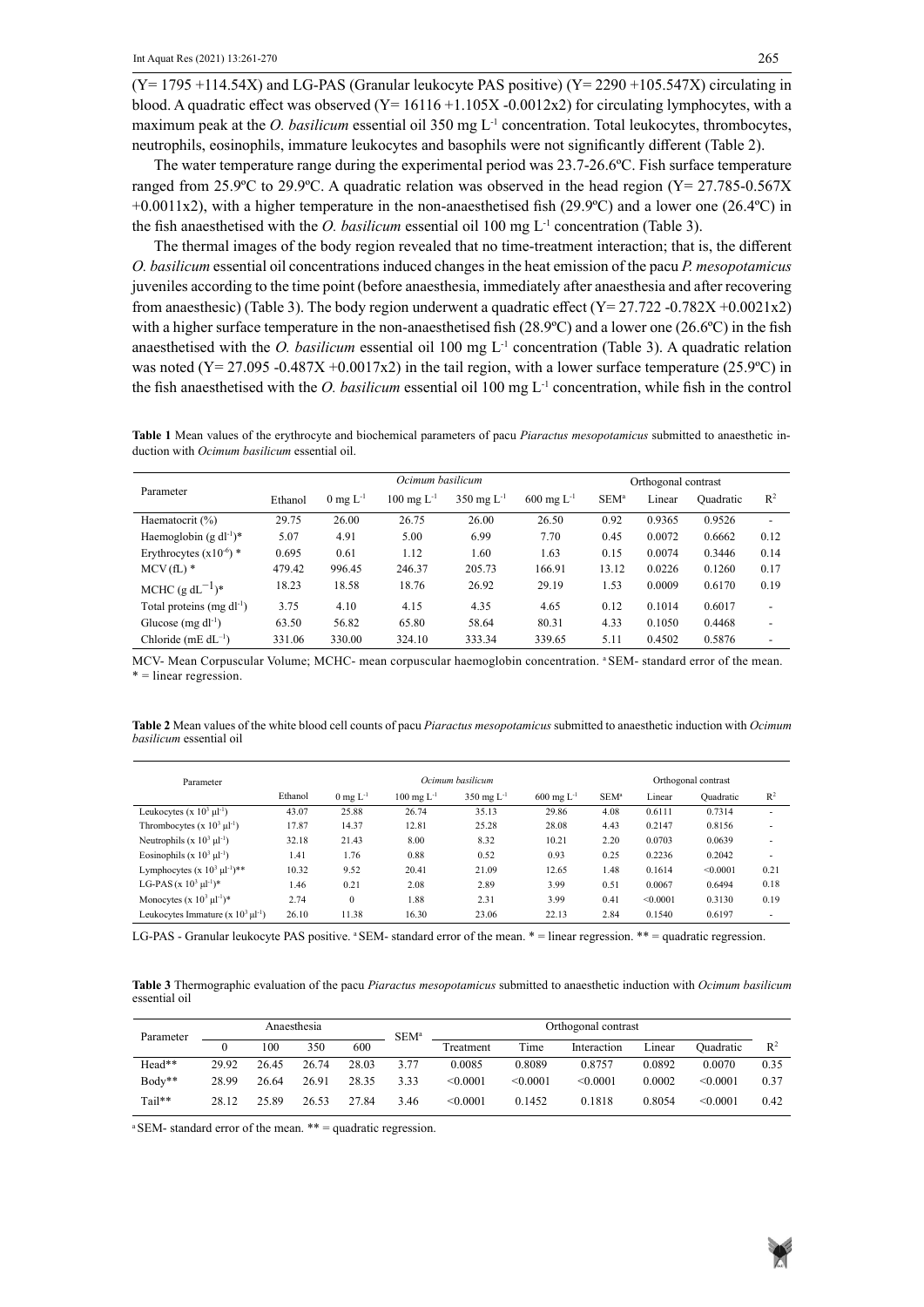#### group (non-anaesthetised) had a higher surface temperature (28.1ºC) (Table 3).

#### **Discussion**

The treatments imposed on fish did not alter the haematocrit percentage, which suggests that the *O. basilicum* essential oil anaesthetic concentrations did not influence this variable. Similar results have been observed in tambaqui *C. macropomum* anaesthetised with clove oil (Pádua et al. 2013) and matrinxã *Brycon amazonicus* juveniles anaesthetised with *Ocimum gratissimum* essential oil (Ribeiro et al. 2016). The positive linear effect on haemoglobin, erythrocytes and MCHC levels herein observed could indicate higher oxygen demand during anaesthesia. Changes like these can be suggestive of a stressful effect and/ or respiratory dysfunction (Hashimoto et al. 2016; Ventura et al. 2020a). However, in the *P. mesopotamicus* pacus juveniles anaesthetised with menthol, eugenol and *L. sidoides* essential oils, no changes in the haematological parameters were observed immediately after handling and anaesthesia (Sanchez et al. 2014; Ventura et al. 2019a). This could be due to not only the different compositions of the employed anaesthetic agents, but also the applied anaesthetic concentration (Bowker et al. 2015). Therefore, the haematological alterations observed in the present study indicated that exposure to *O. basilicum* essential oil required fish adaptive response mechanisms.

Physiometabolic changes occur with a rise in blood cortisol levels, observed by a larger number of erythrocytes and a drop in MCV (Vosyliené 1999), which corroborate the results herein obtained. In tambaqui exposed to *Ocimum gratisimum* essential oil, blood parameters of erythrocyte numbers and MCV were similar between treatments (Boijink et al. 2016). Thus it can be inferred that the evaluated anaesthetic concentrations induce a high anaesthesia level with changes in blood flow and cardiac dynamics, which are easily observed by MCV lowering in accordance with an increasing anaesthetic concentration.

Total plasma protein determination is of much clinical importance because these concentrations can be altered by the osmotic imbalance between plasma extracellular and intracellular compartments, and any stress that induces this imbalance can lead to declining plasma protein (Barton and Iwama 1991). However, no changes in this parameter were observed in the present study, which corroborates the hypothesis that handling followed by *O.basilicum* essential oil anaesthesia does not induce osmoregulatory imbalance because chloride levels did not influence treatments.

With the activation of the hypothalamic-pituitary-interrenal axis in stressful situations, metabolic changes can occur like increased glucose and osmoregulatory disturbances in fish (Barton 2002). In the present study, the stimulation of anaesthesia and handling with *O. basilicum* essential oil did not change glucose and chloride levels. These results fall in line with the study performed in tambaqui *C. macropomum* submitted to anaesthesia with 800 µL L<sup>-1</sup> of *O. basilicum* essential oil, which reported a higher plasma chloride level (Ventura et al. 2021). However, when adding this same essential oil at the 20  $\mu$ L L<sup>-1</sup> concentration to Nile tilapia *O. niloticus* transport water, plasma glucose levels did not alter, but the chloride level lowered (Ventura et al. 2020a). This can be attributed to variations in physiological responses between fish species, and to the different *O. basilicum* essential oil concentrations used in these studies.

Variation in the number of circulating leukocytes can be attributed to a generalised immune system response triggered by physiological stress and, consequently, affecting health status (Vosyliené 1999). However, in fish, white blood cell counts can be influenced by several factors (Clauss et al. 2008). In the present study, anaesthesia with *O. basilicum* essential oil followed by pacu *P. mesopotamicus* juveniles handling had no influence on the number of thrombocytes, neutrophils, eosinophils, basophils and immature leukocytes. This might be attributed to the fact that some fish are more sensitive to stress, while others possess a better tolerance capacity (Ahmed et al. 2020).

An increase in leukocytes can take place with acute stress in most fish species, and is considered as an attempt to recover homeostasis imbalance. In turn, a drop in leukocyte counts can be attributed to immune system weakening (Ranzani-Paiva et al. 2013). In our study, the number of circulating leukocytes was not influenced by treatments. Similar results have been reported for Nile tilapia *O. niloticus* exposed to *L. sidoides* and *Mentha piperita* essential oil (Hashimoto et al. 2016), and for tambaqui *C. macropomum* receiving *M. piperita* essential oil (Ferreira et al. 2019). However, changes in the haematological conditions of different fish species can be influenced by endogenous and exogenous factors (Ahmed et al. 2020), and

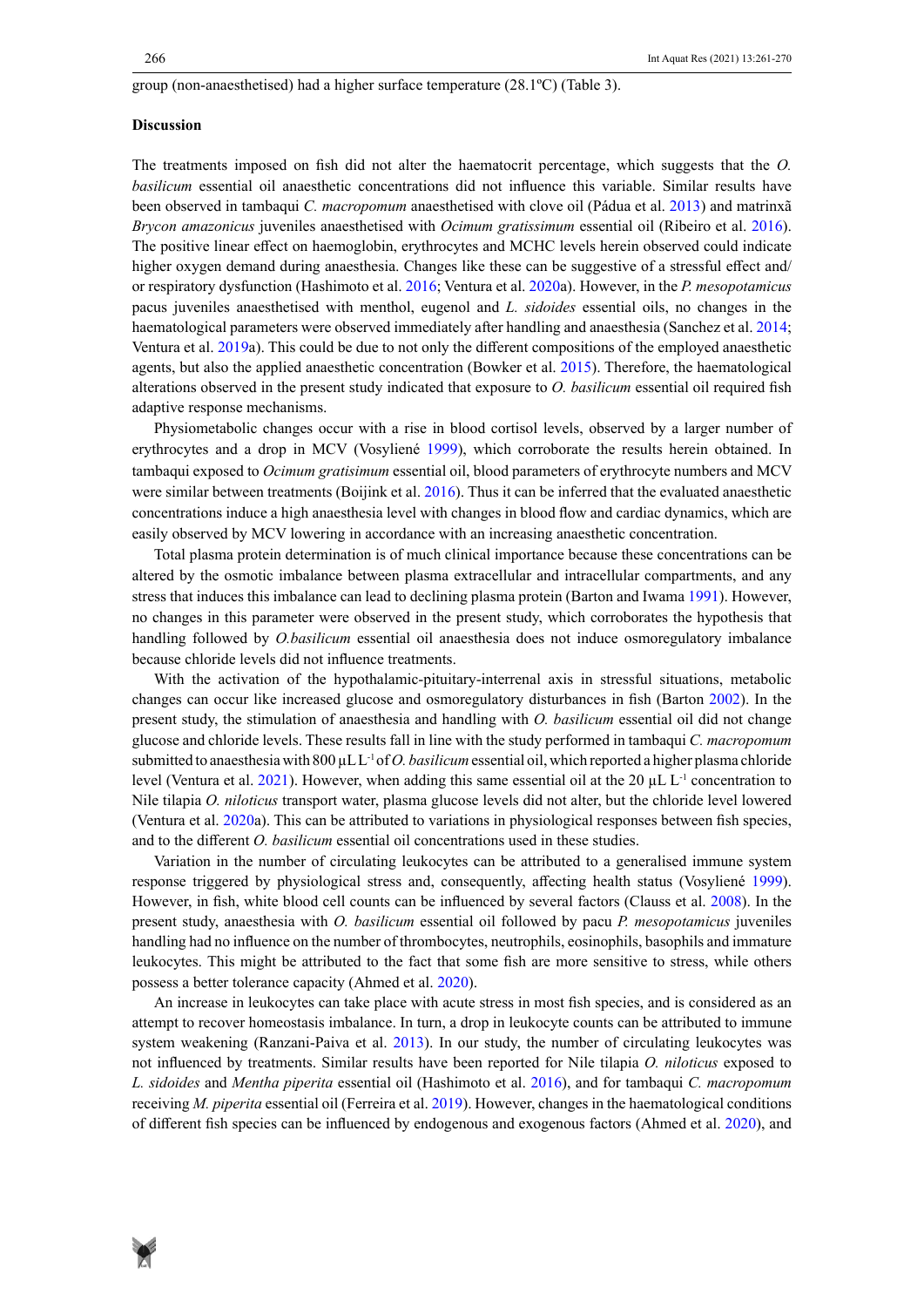the effect of the stressful stimulus on haematological parameters depends on the stress level and exposure time.

Lymphocytes are responsible for organism humoral and cellular immunity (Tavares-Dias and Oliveira 2009). Their work recorded a rising number of lymphocytes up to the *O. basilicum* essential oil 350 mg L-1 concentration, with similar results for the tambaqui *C. macropomum* anaesthetised with 50 mg L<sup>-1</sup> clove oil and 100 mg  $L^{-1}$  benzocaine (Padua et al. 2013). However, lymphopenia in the present study was observed in the fish anaesthetized at the 600 mg  $L^{-1}$  *O. basilicum* essential oil concentration, which was possibly due to the action of increased plasma cortisol and is suggestive of a stressor effect (Bishkoul et al. 2015). Thus it is possible to infer that the 600 mg L-1 concentration of *O. basilicum* essential oil anaesthesia may result in a fish immune system imbalance and make fish susceptible to pathogens (Pickering and Pottinger 1985).

Monocytes act by inflammatory reaction and immune response in which phagocytosis occurs, and are extremely important for the host's defence mechanisms (Ranzani Paiva et al. 2013). An increasing number of these cells in the peripheral blood of the pacu *P. mesopotamicus* anaesthetised with *O. basilicum* essential oil suggests that a rise in anaesthetic concentrations induces homeostatic imbalance in fish, and the organism attempts to reverse this adverse condition by increasing defence cells. Similar results have been obtained In Nile tilapia *O. niloticus* exposed to *M. piperita* essential oil at 40 mg L-1 (Hashimoto et al. 2016). A growing number of granular leukocyte PAS positive is related to stress (Tavares-Dias and Oliveira 2009), and the same situation has been found in tambaqui *C. macropomum* anaesthetised with 50 mg  $L<sup>-1</sup>$  of clove oil (Pádua et al. 2013). Therefore, the higher the anaesthetic *O. basilicum* essential oil concentration, the better the response of haematological variables to induced stress in pacu *P. mesopotamicus* juveniles.

Temperature was not uniformly distributed over the body surface of the pacu *P. mesopotamicus* juveniles anaesthetised with *O. basilicum* essential oil. Similar results have been reported in elasmobranch fish exposed to air (Wosnick et al. 2019). Some fish species are able to maintain higher body temperatures given the presence of countercurrent heat exchangers (Tubbesing and Block 2000). In this way, they are able to minimise heat loss through gill ventilation (Carey et al. 1971).

The non-anaesthetised fish presented a higher temperature in the different evaluated regions. This could be due to changes in blood flow occurring during escape situations, e.g. during capture stress (McCafferty 2007). Rising stress hormone levels lead to a higher ventilation rate, increased branchial blood flow and greater cardiac output (Randall and Perry 1992), which could be associated with higher temperature. Some studies indicate a rapid increase in body surface temperature in elasmobranchs while exposed to air (Wosnick et al. 2019).

When anaesthetising fish at the 100 mg  $L^{-1}$  concentration, heat emission lowers. This can be explained by reduced blood flow and a lower respiratory rate in anaesthetised fish (Zahl et al. 2009). Although heat emission is influenced by core body temperature, the rate and magnitude of this change are unknown (Romanovsky 2014). Specific changes in heat emission occur in elasmobranchs depending on species, size, body region and water temperature (Wosnick et al. 2019).

Studies in mammals have revealed a relation between infrared thermal imaging and hypothalamicpituitary-interrenal axis activity as being indicative of stress (Cook et al. 2001). With rising anaesthetic concentrations, the surface temperature increases in different regions of pacu *P. mesopotamicus* juveniles, although anaesthetic agents are used in aquaculture to mitigate handling stress effects (Becker et al. 2012; Ventura et al. 2021). At high doses, they can trigger harmful body reactions similarly to those observed in stress situations (Kanani et al. 2013), which corroborates the hypothesis that infrared thermography can be used to detect and measure adverse fish reactions.

#### **Conclusion**

*O. basilicum* essential oil administered at the 100, 350 and 600 mg L*-*<sup>1</sup> concentrations was unable to mitigate the handling stress effects on the haematological parameters of pacu juveniles. The evaluated concentrations induced a high anaesthesia level with changes in blood flow and cardiac dynamics, but did not alter metabolic and osmoregulatory parameters. Skin temperature measurements taken by infrared thermography can quickly provide useful data for understanding the effects of essential oil anaesthesia on fish, but more studies are needed to better understand the use of this technique as a measure of well-being in aquaculture.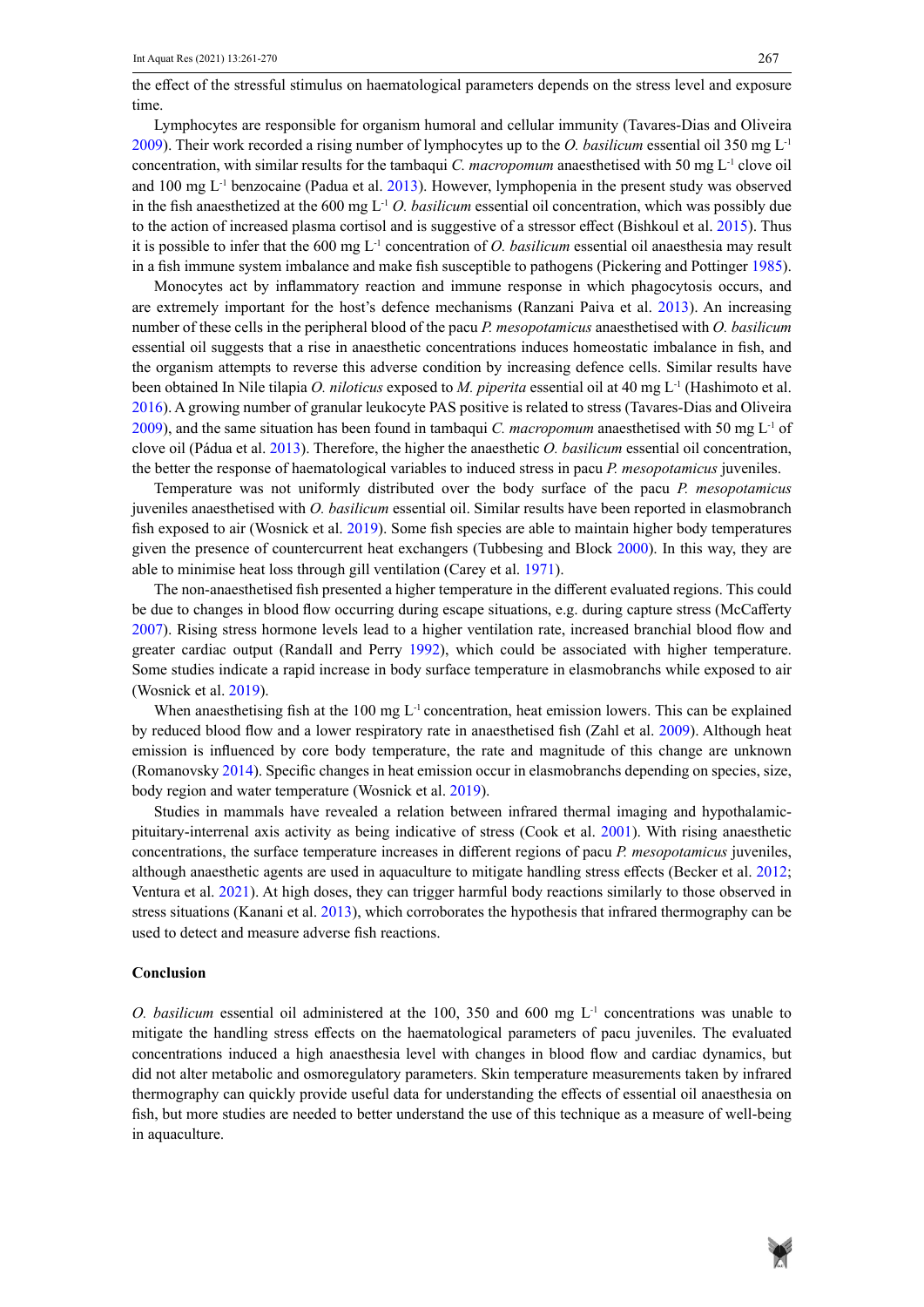**Competing interests** The authors declare that they have no competing interests.

**Author's contribution** ASV- Data curation; Formal analysis; Investigation; Methodology; Validation; Visualization; Writing original draft; Writing - review & editing. AM de AG- Investigation; Methodology; Supervision; Visualization. JRG- Formal analysis; Funding acquisition; Investigation; Methodology. IZN - Data curation; Formal analysis; Investigation; Methodology; JAP- Formal analysis; Investigation; Project administration; Supervision; Visualization; Writing - original draft; Writing - review & editing. GTJ-Formal analysis; Funding acquisition; Investigation; Methodology; Project administration; Supervision; Validation; Visualization; Writing - original draft; Writing - review & editing.

**Acknowledgements** This study was financed in part by the Coordenação de Aperfeiçoamento de Pessoal de Nível Superior - Brazil (CAPES) - Finance Code 001 Brazil (CAPES), Federal University Grande Dourados (UFGD) and the Federal University of Mato Grosso do Sul (UFMS).

#### **References**

- Ahmed I, Reshi QM, Fazio F (2020) The influence of the endogenous and exogenous factors on hematological parameters in different fish species: a review. Aquac Int 28:869-899
- Barton BA, Iwama GK (1991) Physiological changes in fish from stress in aquaculture with emphasis on the response and effects of corticosteroids. Annu Rev Fish Dis 1:3-26
- Barton BA (2002) Stress in fishes: a diversity of responses with particular reference to change in circulating corticosteroids. Integr Comp Biol 42:517-525
- Becker AG, Parodi TV, Heldwein CG, Zeppenfeld CC, Heinzmann BM, Baldisserotto B (2012) Transportation of silver catfish, *Rhamdia quelen* in water with eugenol and the essential oil of *Lippia alba.* Fish Physiol and Biochem 38:789-796
- Becker AG, Parodi TV, Zeppenfeld CC, Salbego J, Cunha MA, Heldwein CG, Loro VL, Heinzmann BM, Baldisserotto B (2016) Presedation and transport of *Rhamdia quelen* in water containing essential oil of *Lippia alba*: metabolic and physiological responses. Fish Physiol and Biochem 42:73-81
- Bishkoul GR, Halimi M, Norousta R, Zamani N, Heidari L (2015) The anesthetic effects of MS-222 (tricaine methanesulfonate) on some hematological parameters of sterlet, *Acipenser ruthenus.* Comp Clin Pathol 24:89-92
- Boijink C, Queiroz C, Chagas E, Chaves F, Inoue L (2016) Anaesthetic and anthelminthic effects of clove basil (*Ocimum gratissimum*) essential oil for tambaqui. Aquaculture 457:24-28
- Bolasina SN, Azevedo A, Petry AC (2017) Comparative efficacy of benzocaine, tricaine methanesulfonate and eugenol as anesthetic agents in the guppy *Poecilia vivipara*. Aquac Rep 6:56-60
- Botrel BMC, Abreu DCP, Bazana MJF, Rosa PV, Saczk AA (2019) Development, Optimization, and Validation of the HS-SPME/GC-MS Method for the Residual Determination of Menthol in Fish. Food Anal Methods 12:1390-1398
- Bowker JD, Trushenski JT, Glover DC, Carty DG, Wandelear N (2015) Sedative options for fish research: a brief review with new data on sedation of warm, cool, and cold-water fishes and recommendations for the drug approval process. Rev Fish Biol Fish 25:147-163
- Boyd CE (1998) Water quality for pond aquaculture. International Center of Aquaculture and Aquatic Environments, Alabama Agricultural Experiment Station, Auburn University 37p
- Carey FG, Teal JM, Kanwisher JW, Lawson KD, Beckett JS (1971) Warm-bodied fish. Am Zool 11:137-145
- Cilulko J, Janiszewski P, Bogdaszewski M, Szczygielska E (2013) Infrared thermal imaging in studies of wild animals. Eur J Wildl Res 59:17-23
- Clauss TM, Dove AD, Arnold JE (2008) Hematologic disorders of fish. Vet Clin North Am Exot Anim Pract 11:445-462
- Correia AM, Pedrazzani AS, Mendonça RC, Massucatto A, Ozório RA, Tsuzuki MY (2018) Basil, tea tree and clove essential oils as analgesics and anaesthetics in *Amphiprion clarkii* (Bennett, 1830). Braz J Biol 78:436-442
- Cook NJ, Schaefer AL, Warren L, Burwash L, Anderson M, Baron V (2001) Adrenocortical and metabolic responses to ACTH injection in horses: na Assessment by salivar cortisol and infrared thermography of the eye. Can J Anim Sci 81:621(abstract).
- Cockrem JF, Bahry MA, Chowdhury VS (2019) Cortisol responses of goldfish (*Carassius auratus*) to air exposure, chasing, and increased water temperature. Gen Comp Endocrinol 270:18-25
- Ferreira LC, Cruz MG, Lima TBC, Serra BNV, Chaves FCM, Chagas EC, Ventura AS, Jerônimo GT (2019) Antiparasitic activity of *Mentha piperita* (Lamiaceae) essential oil against *Piscinoodinium pillulare* and its physiological ef- fects on *Colossoma macropomum* (Cuvier, 1818). Aquaculture 512:734343
- Gonçalves AFN, Santos ECC, Fernandes JBK, Takahashi LS (2008) Mentol e eugenol como substitutos da benzocaína na indução anestésica de juvenis de pacu. Acta Sci Anim Sci 30:339-344
- Gorissen M, Flik G (2016) The Endocrinology of the Stress Response in Fish: An Adaptation-physiological View. In Biology of Stress in Fish, pp 75–111. Eds. Schreck CB, Tort L, Farell AP, & Brauner CJ London
- Hashimoto GSO, Marinho Neto F, Ruiz ML, Acchile M, Chagas EC, Chaves FCM, Martins ML (2016) Essential oils of *Lippia sidoides* and *Mentha piperita* against monogenean parasites and their influence on the hematology of Nile tilapia. Aquaculture 450:182-186
- Hedayati AA (2018) Effects of 2-phenoxyethanol (2-PE) anesthesia on some haematological and biochemical indices of silver carp (*Hypophthalmichthys molitrix*). Iran J Fish Sci 17:1-10
- IBGE, 2020. Instituto Brasileiro de Geografia e Estatística Produção de aquicultura, <http://www.sidra.ibge.gov.br/>bda/tabela/listabl. asp?c=3940&z=t&o=21; (Acessed 19.07.2020)
- Jomori RK, Carneiro DJ, Martins MIEG, Portella MC (2005) Economic evaluation of *Piaractus mesopotamicus* juvenile production in different rearing systems. Aquaculture 243:175-183
- Kanani HG, Soltani M, Mirzargar SS (2013) Effect of tricaine methanesulfonate (MS222), clove oil and electro-anaesthesia on respiratory burst activity in whole blood and serum alternative complement response in rainbow trout (*Oncorhynchus mykiss*),

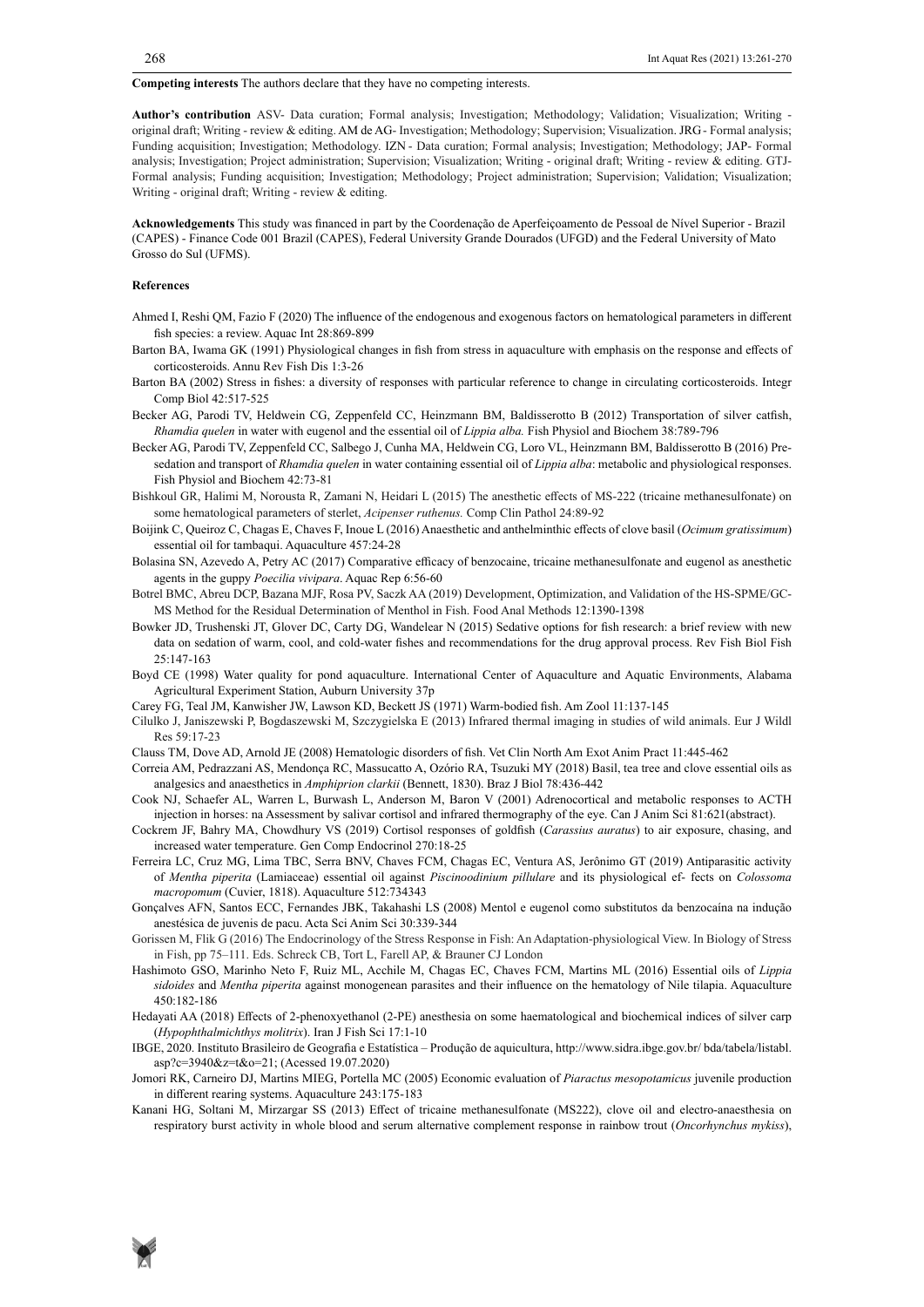during the narcosis stage. Fish Shellfish Immunol 34:692-696

Kastberger G, Stachl R (2003) Infrared imaging technology and biological applications. Behav Res Meth Instrum Comput 35:429-439 Lima-Netto JD, Sena AC, Copatti CE (2016) Essential oils of *Ocimum basilicum* and *Cymbopogon flexuosus* in the sedation, anesthesia and recovery of tambacu (*Piaractus mesopotamicus* male x *Colossoma macropomum* female). Bol Inst Pesca 42:727-733

- Lima-Netto JD, Oliveira RSM, Copatti CE (2017). Efficiency of essential oils of *Ocimum basilicum* and *Cymbopogum exuosus* in the sedation and anaesthesia of Nile tilapia juveniles. An Acad Bras Cienc 89:2971-2974
- Macova S, Dolezelova P, Pistekova V, Svobodova Z, Bedanova I, Voslarova E (2008) Comparison of acute toxicity of 2-phenoxyethanol and clove oil to juvenile and embryonic stages of *Danio rerio*. Neuro Endocrinol Lett 29:680-684
- Mahajan N, Rawal S, Verma M, Poddar M, Alok S (2013) A phytopharmacological overview on *Ocimum* species with special emphasis on *Ocimum sanctum*. Biomed Prev Nutr 3:185-192
- Mattioli CC, Takata R, Leme F de OP, Costa DC, Kennedy Luz R (2019) Physiological and metabolic responses of juvenile *Lophiosilurus alexandri* catfish to air exposure. Fish Physiol and Biochem 45:455-467
- Mylonas CC, Cardinaletti G, Sigelaki I, Polzonetti-Magni A (2005) Comparative efficacy of clove oil and 2-phenoxyethanol as anesthetics in the aquaculture of European sea bass (*Dicentrarchus labrax*) and gilthead sea bream (*Sparus aurata*) at different temperatures. Aquaculture 246:467-481
- McCafferty DJ (2007) The value of infrared thermography for research on mammals: previous applications and future directions. Mamm Rev 37:207-223
- Ni M, Wen H, Li J, Chi M, Bu Y, Ren Y, Zhang M, Song Z, Ding H (2014) The physiological performance and immune responses of juvenile *Amur sturgeon* (Acipenser schrenckii) to stocking density and hypoxia stress. Fish Shellfish Immunol 36:325-335
- Ortuño J, Esteban MA, Meseguer J (2001). Effects of shorteterm crowding stress on the gilthead seabream (*Sparus aurata* L) innate immune response. Fish Shellfish Immunol 11:187-197
- Pádua SB de, Dias Neto J, Sakabe R, Claudiano G da S, Chagas EC. Pilarski F (2013) Hematologic variables in tambaquis anesthetized with clove oil and benzocaine. Pesqui Agropecu Bras 48:1171-1174
- Purbosari N, Warsiki E, Syamsu K, Santoso J, Effendi I (2021) Evaluation of the application of seaweed (*Eucheuma cottonii*) extract as fish anesthetic agent. Aquac Int 29:1545-1560
- Pickering AD, Pottinger TG (1985) Cortisol can increase the susceptibility of brown trout, *Salmo trutta* L., to disease without reducing the white blood cell count. J Fish Biol 27:611-619
- Ranzani Paiva MJT, Pádua SB, Tavares-Dias M, Egami MI (2013). Métodos para análise hematológica em peixes. Maringá: Eduem. 135p
- Randall DJ, Perry SF (1992). Catecholamines. W.S. Hoar, D.J. Randall, A.P. Farrell (Eds.), Fish Physiology XIIB, Academic, San Diego, CA, pp. 255-300
- Ribeiro AS, Batista E dos S, Dairiki JK, Chaves FCM, Inoue LAKA (2016) Anesthetic properties of *Ocimum gratissimum* essential oil for juvenile matrinxã. Acta Sci Anim Sci 38:1-7
- Romanovsky AA (2014) Skin temperature: its role in thermoregulation. Acta Physiol 210:498-507
- Rotili D A, Devens MA, Diemer O, Lorenz EK, Lazzari R, Boscolo WR (2012) Uso de eugenol como anestésico em pacu. Pesqui Agropecu Trop 42:288-294
- Sanchez MS dos S, Rodrigues RA, Nunes AL, Oliveira AM da S, Fantini L E, Campos CM de (2014) Efeito do mentol e eugenol sobre as respostas fisiológicas do pacu *Piaractus mesopotamicus.* Semina: Ciênc Agrár 35:2799-2808
- Singh S, Lal RK, Maurya R, Chanotiya CS (2018) Genetic diversity and chemotype selection in genus *Ocimum.* J Appl Res Med and Aromat Plants 9:19-25
- Silva RD, Rocha LO, Fortes BAD, Vieira D, Fioravanti MCS (2012) Hematological parameters of Nile tilapia (*Oreochromis niloticus* L.) under air exposure stress. Pesqui Vet Bras 32:99-107
- Tavares-Dias M, Oliveira SR (2009) A review of the blood coagulation system of fish. Braz J Biosc 7:205-224
- Tattersall GJ, Cadena V (2010) Insights into animal temperature adaptations revealed through thermal imaging. Imaging Sci J 8:261- 268
- Tubbesing VA, Block BA (2000). Orbital rete and red muscle vein anatomy indicate a high degree of endothermy in the brain and eye of the salmon shark. Acta Zoo 81:49-56
- Urbinati EC, Gonçalves FD (2013) Pacu (*Piaractus mesopotamicus*), In: Baldisserotto, B.; Gomes, L.C. (Eds.), Espécies nativas para piscicultura no Brasil. UFMS, Santa Maria, 2013, Cap.8, p. 225-246
- Uritu C M, Mihai CT, Stanciu GD, Dodi G, Stratulat TA, Luca A, Leon-Constantin M M, Stefanescu R, Bild V, Melnic S, Tamba BI (2018) Medicinal plants of the family Lamiaceae in pain therapy: A review. Pain Res Manag 7801543.
- Ventura AS, de Silva TSC, Zanon RB, Inoue LAKA, Cardoso CAL (2019a) Physiological and pharmacokinetic responses in neotropical *Piaractus mesopotamicus* to the essential oil from *Lippia sidoides* (Verbenaceae) as an anesthetic. Int Aquat Res 11:1-12
- Ventura AS, de Silva TSC, Zanon RB, Inoue LAKA, Cardoso CAL (2019b) Pharmacokinetic and physiological responses of *Piaractus mesopotamicus* anesthetized with the essential oil of *Lippia alba.* Pan-Am J Aquat Sci 14:51-60
- Ventura AS, Jerônimo GT, Oliveira SN de, Gabriel AMA, Cardoso CAL, Teodoro GC, Corrêa Filho RAC, Povh JA (2020a) Natural anesthetics in the transport of Nile tilapia: Hematological and biochemical responses and residual concentration in the fillet. Aquaculture 526:1-7
- Ventura AS, Corrêa Filho RAC, Teodoro GC, Laice ML, Barbosa PTL, Stringhetta, GR, Jerônimo GT, Povh JA (2020b) Essential oil of *Ocimum basilicum* and eugenol as sedatives for Nile tilapia. J Agric Stud 8:657-665
- Ventura AS. Jerônimo GT, Corrêa Filho RAC, de Souza AI, Stringhetta GR, da Cruz M G, Torres G dos S, Gonçalves LU, Povh JA (2021) *Ocimum basilicum* essential oil as an anesthetic for tambaqui *Colossoma macropomum*: Hematological, biochemical, and non-specific immune parameters and energy metabolism. Aquaculture 533:736124
- Vosyliené MZ (1999) The effects of heavy metals on haematological indices of fish (Survey). Acta Zool Litu 9:76-82
- Woody CA, Nelson J, Ramstad K (2002) Clove oil as an anaesthetic for adult sockeye salmon: field trials. J Fish Biol 60:340-347

Wosnick N, Navas CA, Niella YV, Monteiro Filho EL, Freire CA, Hammerschlag N (2018) Thermal imaging reveals changes in body surface temperatures of blacktip sharks (*Carcharhinus limbatus*) during air exposure. Physiol Biochem Zool 91:1005-1012

Wosnick N, Niella YV, Navas CA, Monteiro-Filho ELA, Freire CA, Hammerschlag N (2019) Multispecies thermal dynamics of air-